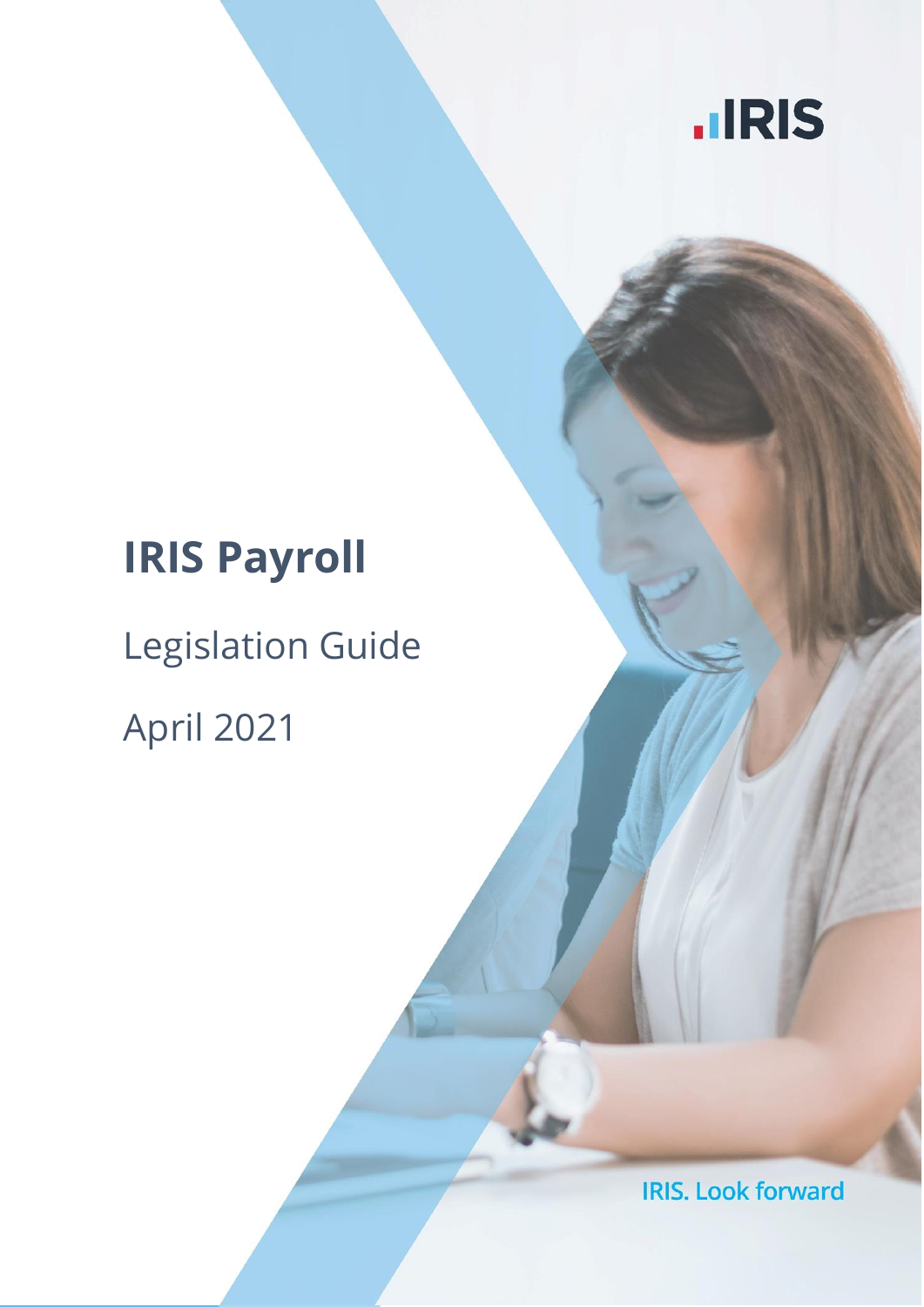# **Contents**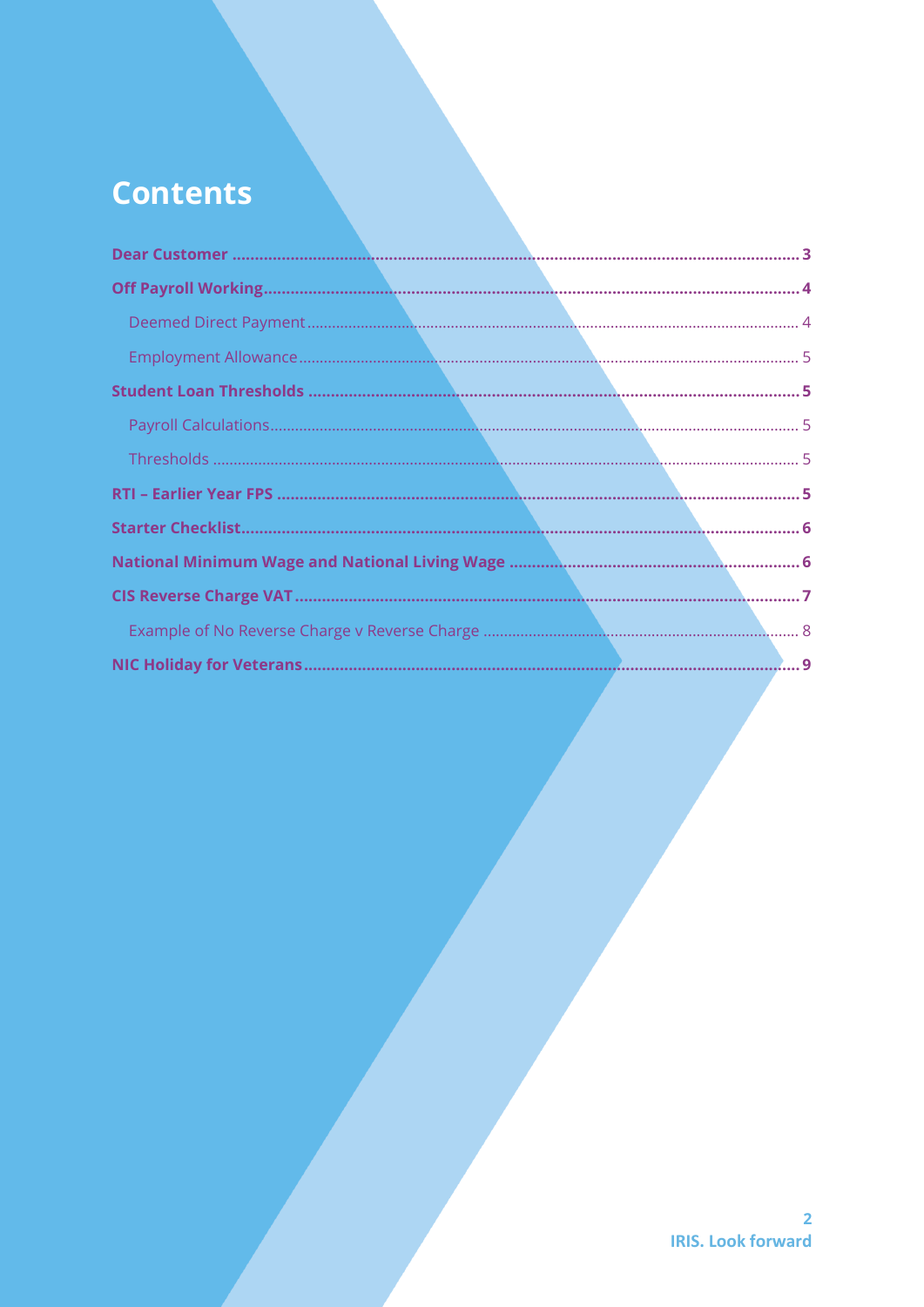# <span id="page-2-0"></span>**Dear Customer**

All standard rates and parameters for Tax/NI/Statutory Payments/Minimum Wage rates, AE parameters etc. are up to date in the payroll software for the 2021/2022 tax year, as are the standard reports.

For details of all the rates and parameters changes, click **[here](http://www.iris.co.uk/rates)** to view/print the Payroll Fact Sheet for 2021/2022.

This guide details other legislation resulting in changes to the payroll software. For details of how these are applied, please see the **Release Notes** within your software.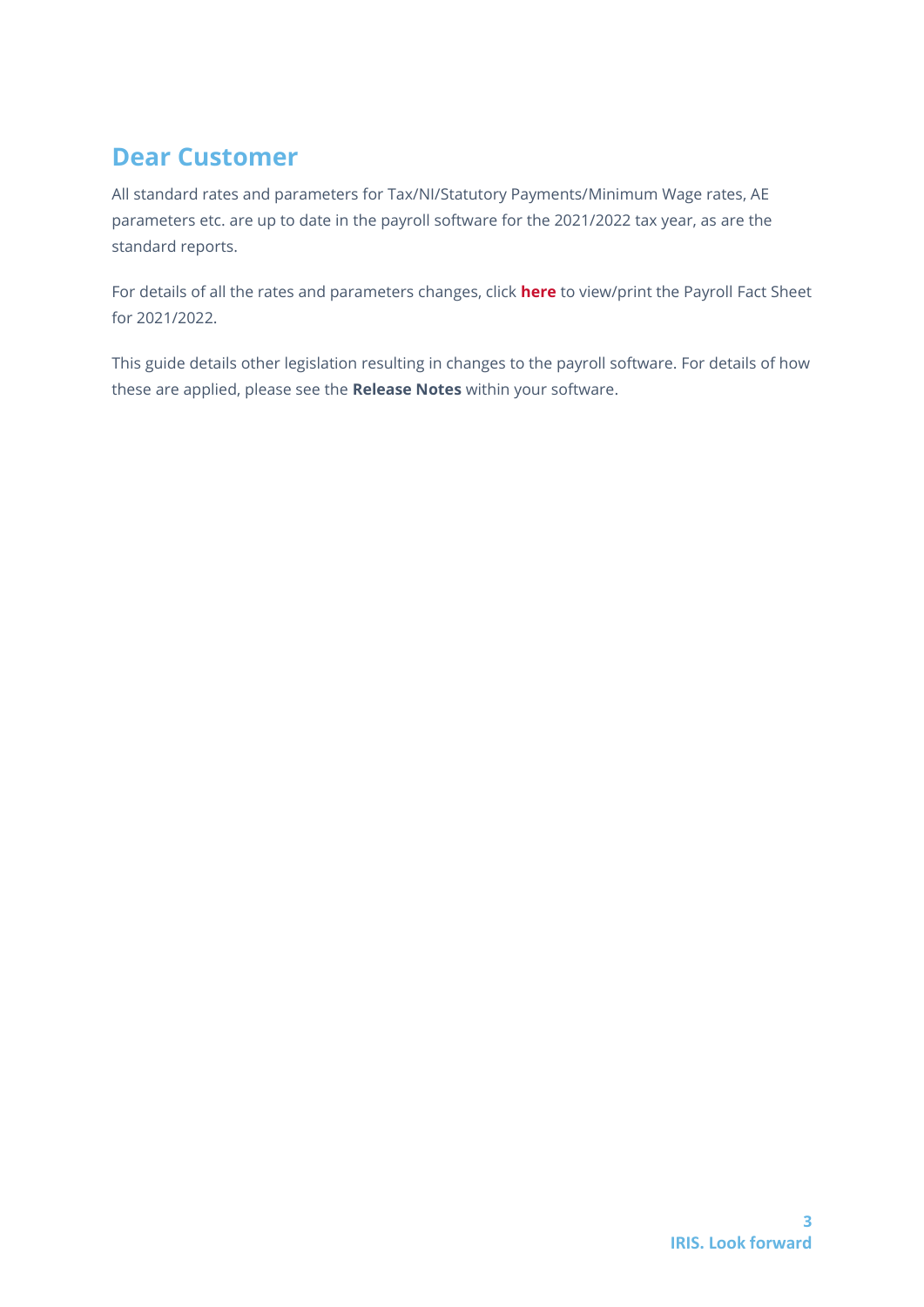# <span id="page-3-0"></span>**Off Payroll Working**

The legislation for Off-Payroll Working (IR35) in the private sector is being implemented in April 2021. It was initially planned for April 2020 and was delayed by the Government due to the COVID-19 outbreak.

Off-payroll working rules are more commonly known as IR35. This legislation allows HMRC to collect additional payments, where a worker provides their services through an intermediary to another person or entity. The intermediary in this case is another individual, a partnership, an unincorporated association, or a company. Off-payroll working rules are changing from 6<sup>th</sup> April 2021.

From 6th April 2021, all public sector clients and medium or large private sector clients will be responsible for deciding a worker's employment status. This includes some charities and third sector organisations.

If the off-payroll working rules apply, the fee payer (the public authority, agency or other third party who is responsible for paying the worker's intermediary) must:

- Calculate a deemed direct payment to account for employment taxes associated with the contract
- Deduct those taxes from the payment to the worker's intermediary
- Report taxes deducted to HMRC through RTI, Full Payment Submission (FPS)
- Pay the relevant NICs

Here are some useful links with further HMRC guidance on off-payroll working:

- **[Understanding-off-payroll-working-ir35](https://www.gov.uk/guidance/understanding-off-payroll-working-ir35)**
- **[Fee-payer-responsibilities-under-the-off-payroll-working-rules](https://www.gov.uk/guidance/fee-payer-responsibilities-under-the-off-payroll-working-rules)**
- **[Private sector off-payroll working for intermediaries](https://www.gov.uk/guidance/ir35-what-to-do-if-it-applies)**
- **[Public sector off-payroll working for clients](https://www.gov.uk/guidance/off-payroll-working-in-the-public-sector-reform-of-intermediaries-legislation)**
- **[Preparing-for-changes-to-the-off-payroll-working-rules-ir35](https://www.gov.uk/guidance/prepare-for-changes-to-the-off-payroll-working-rules-ir35)**

#### <span id="page-3-1"></span>**Deemed Direct Payment**

The deemed direct payment is the amount paid to the worker that should be treated as earnings for the purposes of the off-payroll rules.

To calculate the deemed direct payment, you must:

- 1. Work out the value of the payment to the worker's intermediary, having deducted any VAT due
- 2. Deduct the direct costs of materials that have, or will be used in providing their services
- 3. Deduct expenses met by the intermediary, that would have been deductible from taxable earnings if the worker was employed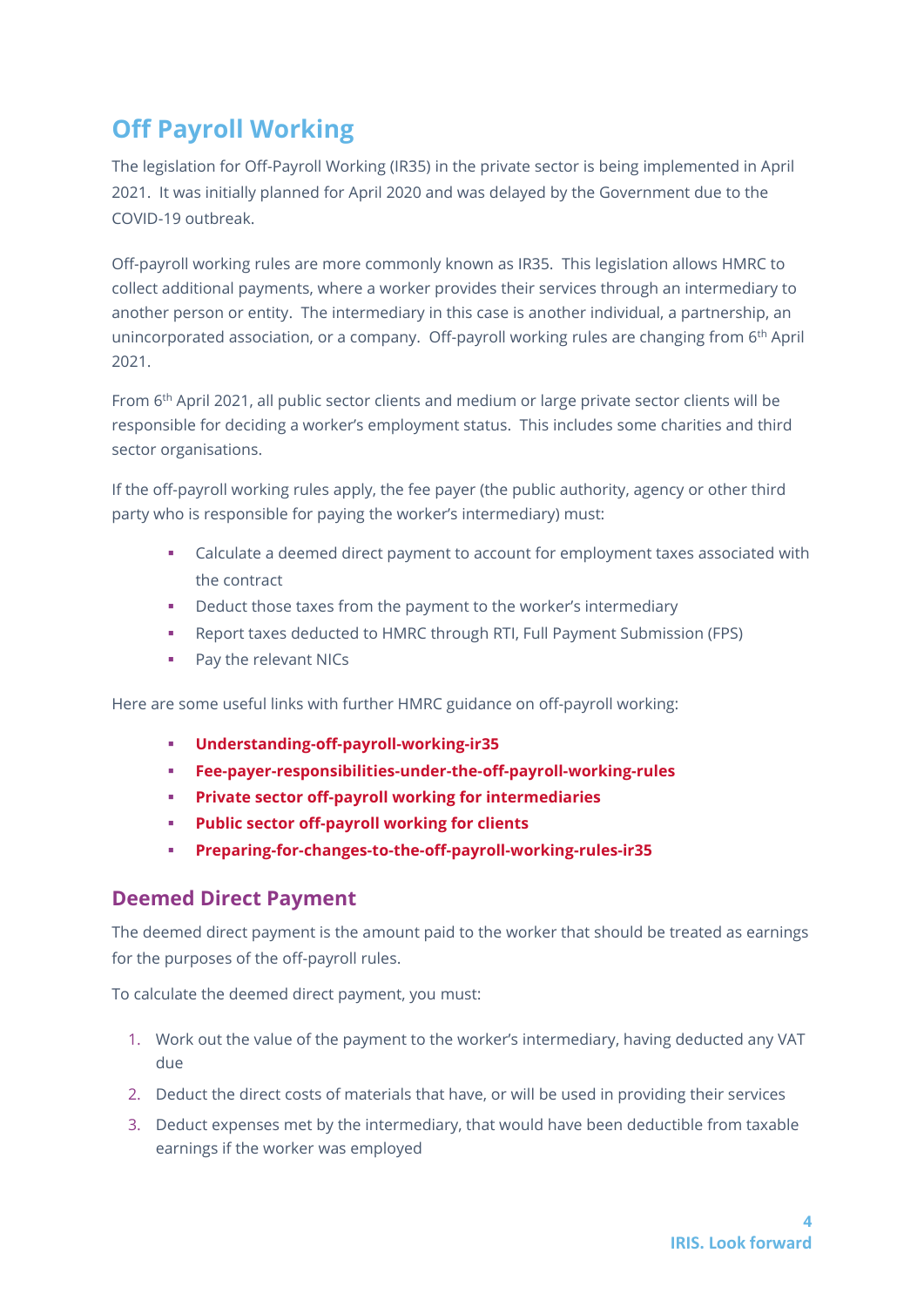4. The result is the deemed direct payment. If this is nil or negative, there is no deemed direct payment

#### <span id="page-4-0"></span>**Employment Allowance**

Off-payroll Workers' NI Liability cannot be offset against employment allowance. For instance:

- Company has 10 workers who are all off-payroll workers. The NI liability is £3,500. Employment Allowance claimed would be zero
- Company has 10 workers where 5 are off-payroll workers and 5 are employees. The NI liability is £3,500 - £2,000 from off-payroll workers and £1,500 from employees. The Employment Allowance in this instance would be £1,500

## <span id="page-4-1"></span>**Student Loan Thresholds**

With effect from Tax Year 2021/2022, the Government has introduced **Student Loan Plan Type 04 Scotland**. HMRC will determine who should be on this new plan type and will issue instructions via DPS.

#### <span id="page-4-2"></span>**Payroll Calculations**

Although the threshold differs when calculating **Student Loan Plan Type 4**, there is no change to the rate or method when calculating student loan deduction.

#### <span id="page-4-3"></span>**Thresholds**

The annual thresholds have been updated in line with legislation for 2021/2022.

- Plan Type 1 increased from £19,390 to £19,895
- Plan Type 2 increased from £26,575 to £27,295
- Plan Type 4 is £25,000
- Postgraduate Student Loans remains at £21,000
- Student Loan rate is 9%
- Postgraduate Loan rate is 6%

## <span id="page-4-4"></span>**RTI – Earlier Year FPS**

It is now possible to send a Full Payment Submission (FPS) for a previous tax year and after 19th April in the current tax year. From 2020/2021 onwards, you can no longer send an Earlier Year Update (EYU) to correct any mistakes made in the previous tax year - you can only send an EYU for submissions up to Tax Year 2019/2020.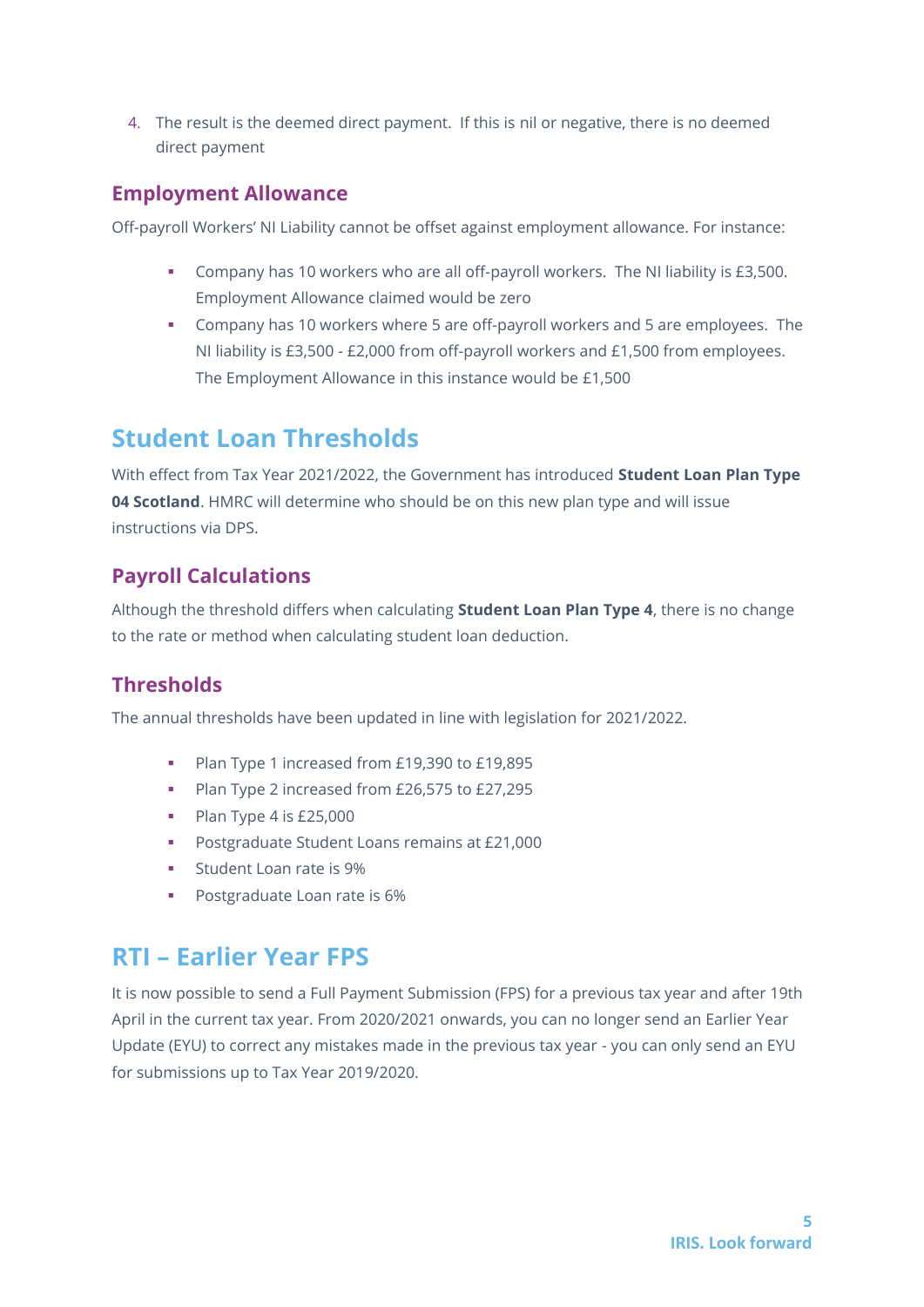## <span id="page-5-0"></span>**Starter Checklist**

HMRC have made some changes to the Starter Checklist.

HMRC have updated statements **A**, **B** and **C** The new statements are:

- **Statement A**: "Do not choose this statement if you're in receipt of a State, Works or Private Pension. Choose this statement if the following applies. This is my first job since 6 April and since the 6 April I've not received payments from any of the following:
	- Iobseeker's Allowance
	- **Employment and Support Allowance**
	- **·** Incapacity Benefit"
- **Statement B**: "Do not choose this statement if you're in receipt of a State, Works or Private Pension. Choose this statement if the following applies. Since 6 April I have had another job, but I do not have a P45. And/or since the 6 April I have received payments from any of the following:
	- **·** Jobseeker's Allowance
	- Employment and Support Allowance
	- **·** Incapacity Benefit"
- **Statement C:** "Choose this statement if:
	- you have another job and/or
	- you're in receipt of a State, Works or Private Pension"

## <span id="page-5-1"></span>**National Minimum Wage and National Living Wage**

For April 1<sup>st</sup> 2021, HMRC has revised the National Minimum Wage (NMW) and National Living Wage (NLW) age brackets and rates. Two of the age brackets have been changed:

- 25 and over is now 23 and over
- 21-24 is now 21-22

| <b>National Minimum &amp;</b><br>Living Wage - Age | <b>Rate from April 20</b> | <b>National Minimum &amp;</b><br><b>Living Wage - Age</b> | <b>Rate from April 21</b> |
|----------------------------------------------------|---------------------------|-----------------------------------------------------------|---------------------------|
| 25 and over                                        | £8.72                     | 23 and over                                               | £8.91                     |
| $21 - 24$                                          | £8.20                     | $21 - 22$                                                 | £8.36                     |
| $18 - 20$                                          | £6.45                     | $18 - 20$                                                 | £6.56                     |
| $16 - 17$                                          | £4.55                     | $16 - 17$                                                 | £4.62                     |
| <b>Apprentice Rate</b>                             | £4.15                     | <b>Apprentice Rate</b>                                    | £4.30                     |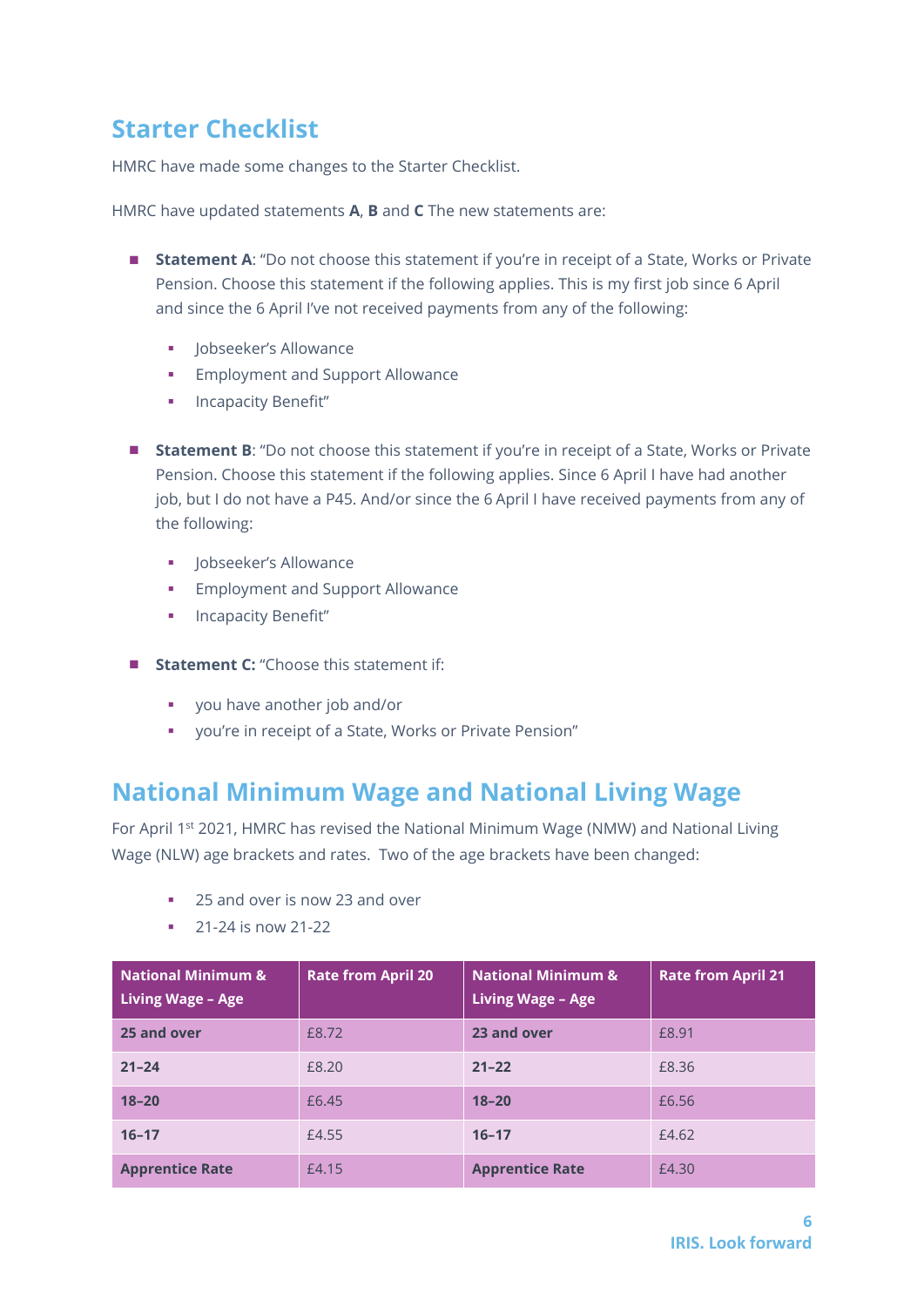# <span id="page-6-0"></span>**CIS Reverse Charge VAT**

From 1st March 2021, the domestic VAT reverse charge must be used for most supplies of building and construction services. This does not change the way VAT on supplies is accounted for. The supplies recipient accounts for the VAT, instead of the supplier charging and accounting for it. This relates to supplies of specified services, together with goods supplied with those services. The charge applies to standard and reduced-rate VAT services. You are required to use the reverse charge if you're VAT registered in the UK, you supply building and construction services and:

- Your customer is registered for VAT in the UK
- Payments for supplies are reported within the Construction Industry Team (CIS)

You should:

- Check your customer has a valid VAT number
- **•** Check their CIS registration
- Review contracts to decide if the reverse charge is applicable, and inform your customers
- Confirm with customers if they are an end user or an intermediary supplier

The types of construction services covered by the reverse charge are defined in the statutory instrument. These are based on the definition of 'construction operations' used in CIS under Section 74 of the Finance Act 2004 but, will only apply to supplies where payments are required to be reported for CIS purposes under regulation 4 of the Income Tax (Construction Industry Scheme) Regulations 2005.

The statutory instrument excludes certain types of supplies of services. This is also based on CIS definitions under Section 74 of the Finance Act 2004.

The statutory instrument also excludes supplies of specified services to end users. These are customers that have to report their payments for specified supplies through CIS but do not make supplies of specified services themselves.

Also excluded are supplies of specified services where the supplier and customer are connected in a particular way, and for supplies between landlords and tenants. The meaning of connected is defined in the statutory instrument and only applies where the customer is an end user and the supplier is part of that customer's corporate group. These exclusions are defined in the statutory instrument as excepted supplies. Unlike for CIS, there will be no deemed contractor provisions whereby purchases become subject to reverse charge because the purchaser buys a certain amount of such purchases in a given period.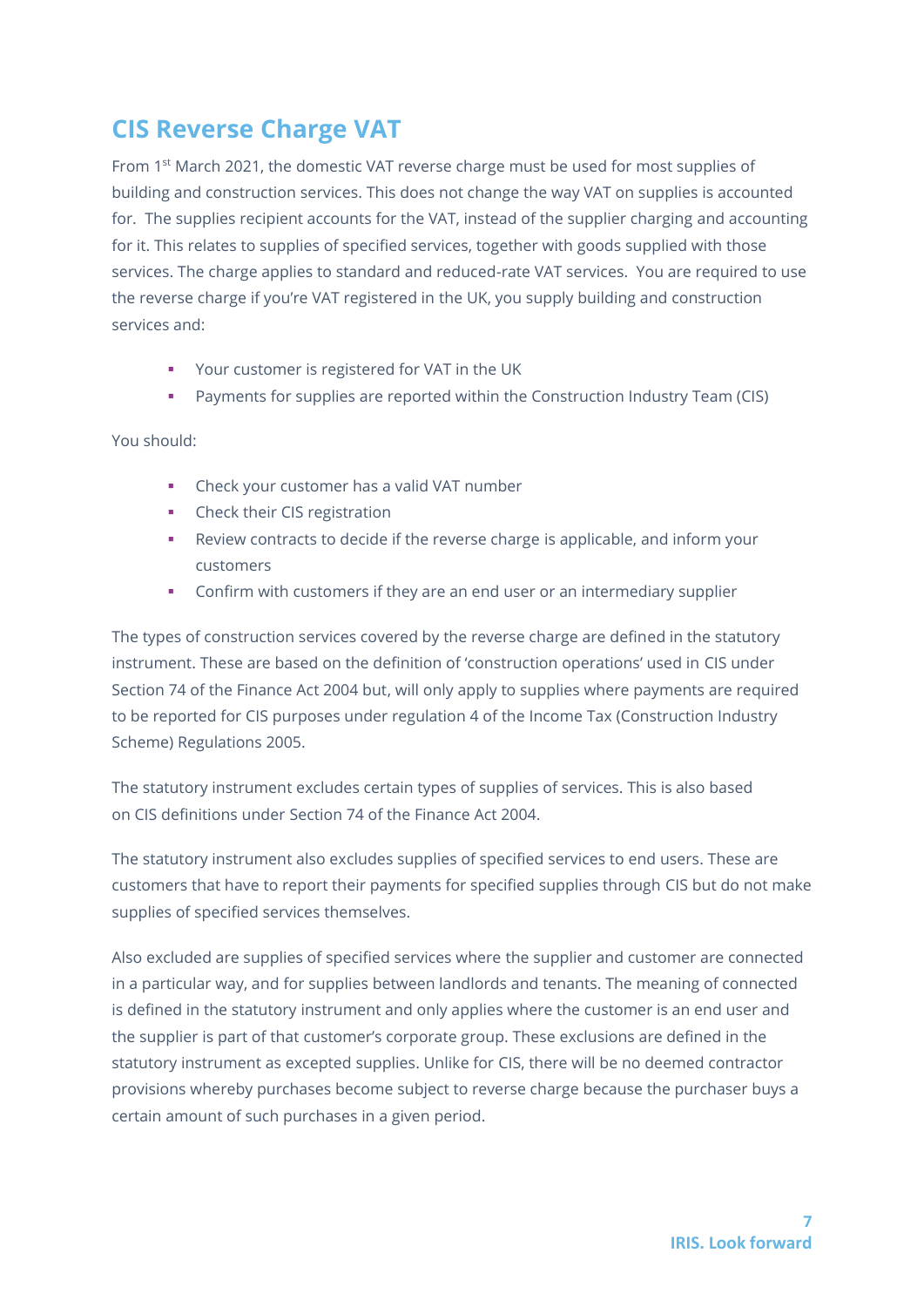Where a VAT-registered business receives a supply of specified services (which are not excepted supplies) from another VAT-registered business that become liable to the reverse charge, the VAT treatment is as follows for invoices with a tax point of:

- Before 1<sup>st</sup> March 2021 normal VAT rules will apply. You should charge VAT at the appropriate rate on your supplies
- On or after 1<sup>st</sup> March 2021 the domestic reverse charge will apply

The business accounts for that VAT amount through its VAT return instead of paying the VAT amount to its supplier. It will be able to reclaim that VAT amount as input tax, subject to the normal rules. The supplier will need to issue a VAT invoice that indicates the supplies are subject to the reverse charge.

#### <span id="page-7-0"></span>**Example of No Reverse Charge v Reverse Charge**

| <b>Existing Process - No Reverse Charge</b> |              | <b>New Process - Optional Reverse Charge</b> |                            |              |        |               |
|---------------------------------------------|--------------|----------------------------------------------|----------------------------|--------------|--------|---------------|
| <b>Gross Payment (Tax)</b>                  |              | £1,000                                       | <b>Gross Payment (Tax)</b> |              | £1,000 |               |
| <b>Gross Payment (VAT)</b>                  |              | £1,000                                       | <b>Gross Payment (VAT)</b> |              | £1,000 |               |
| <b>Tax Deducted</b>                         |              | £300                                         | <b>Tax Deducted</b>        |              | £300   |               |
| <b>VAT</b>                                  |              | £200                                         | <b>VAT</b>                 |              | £200   |               |
| <b>Net</b>                                  |              | £900                                         | <b>Net</b>                 |              | £700   |               |
| <b>Costing - Existing Process</b>           |              | <b>Costing - New Process</b>                 |                            |              |        |               |
|                                             | <b>Debit</b> | <b>Credit</b>                                | <b>Field</b>               | <b>Debit</b> |        | <b>Credit</b> |
| Labour                                      | £1,000       |                                              | Labour                     | £1,000       |        |               |
| <b>Tax Deducted</b>                         |              | £300                                         | <b>Tax Deducted</b>        |              |        | £300          |
| <b>VAT</b>                                  | £200         |                                              | <b>VAT</b>                 | £200         |        | £200          |
| <b>Net</b>                                  |              | £900                                         | <b>Net</b>                 |              |        | £700          |
| <b>Totals</b>                               | £1,200       | £1,200                                       | <b>Totals</b>              | £1,200       |        | £1,200        |

Here is an overview of the figures, assuming Tax @ 30% and VAT @ 20%

Click this link for information regarding the **[VAT reverse charge](https://www.gov.uk/guidance/vat-domestic-reverse-charge-for-building-and-construction-services)**.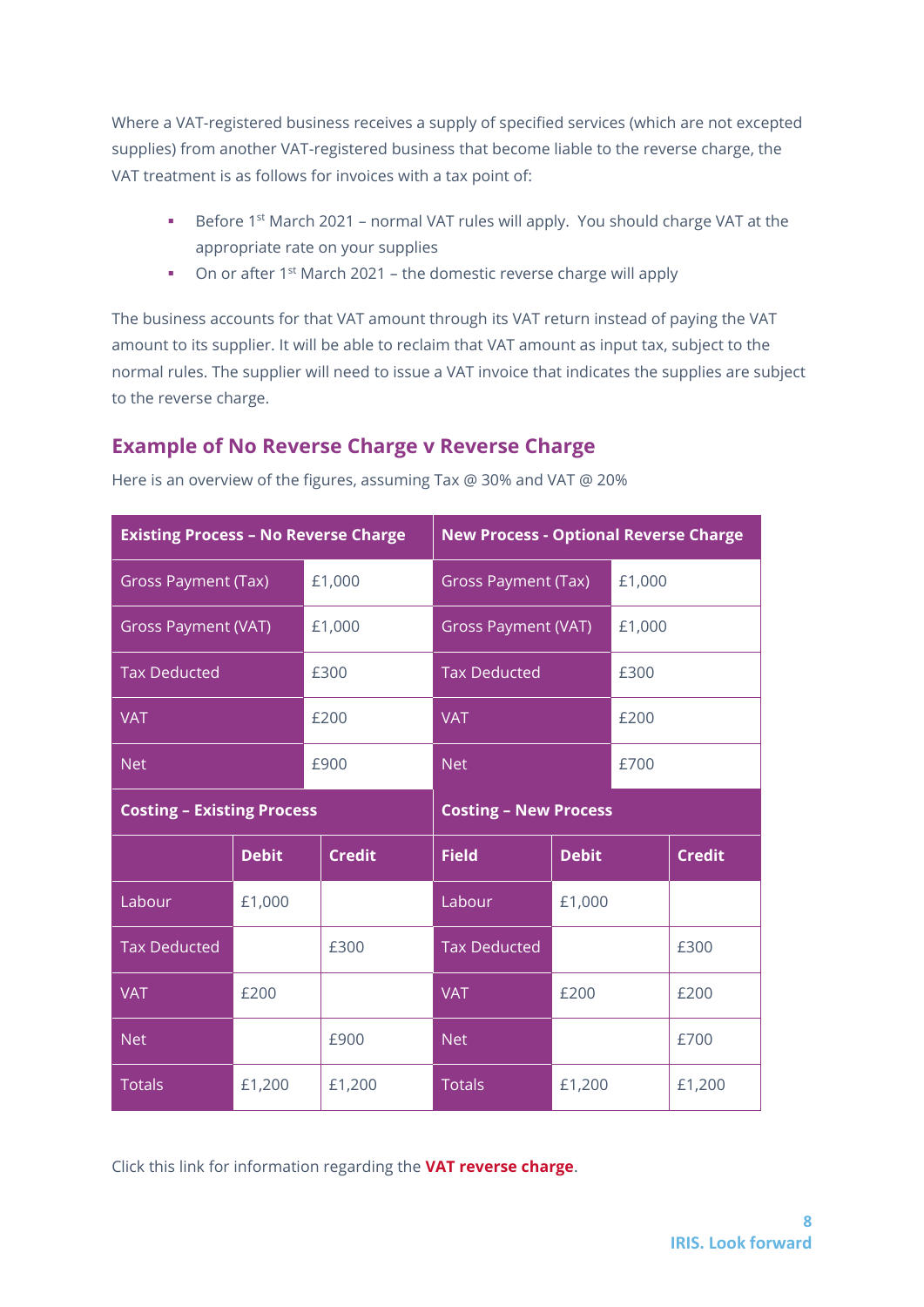# <span id="page-8-0"></span>**NIC Holiday for Veterans**

Following a consultation period, from April 2021, HMRC have introduced new legislation for NIC Holiday for Veterans. This legislation gives NIC relief to veterans in their first year of civilian employment. The relief is available for employers from April 2021 and there are transitional arrangements in place until April 2022, at which point employers will be able to claim through PAYE. IRIS will update the payroll software in readiness for this change in April 2022. Employers will be able to make a claim to HMRC from April 2022 for Employer NICs paid on the salaries of eligible veterans employed between April 2021 and March 2022.